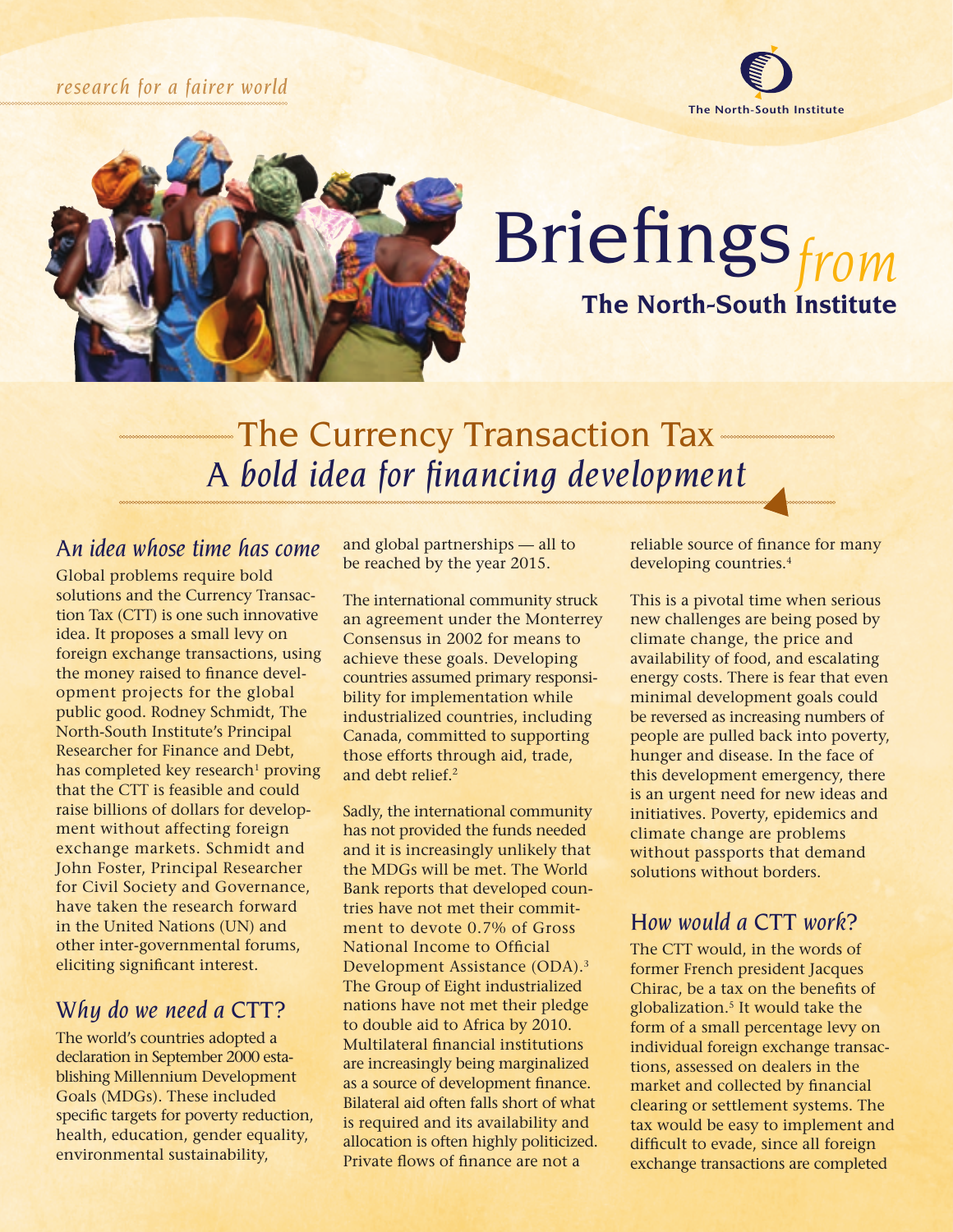in a few large, centralized settlement structures. They already collect transaction fees levied to pay for conversions from one currency to another.<sup>6</sup>

NSI Principal Researcher Rodney Schmidt, undertook innovative research in 2006 and 2007 to examine the CTT in detail. In his recently published findings, Schmidt estimates, conservatively, that a CTT of a half basis point (0.005%) on each transaction in major currencies would yield annual revenue of approximately US\$ 33 billion, without disrupting foreign currency markets.<sup>7</sup> "We identified an appropriate CTT rate," Schmidt says. "It's high enough to raise lots of money but low enough to avoid changing fundamental market behaviour."

The levy would be minimal but, at an estimated \$1 trillion per day, the volume of international currency transactions is immense. Money generated by the CTT would be allocated for development and administered multilaterally. Decisions have not been made about the details of that administration but the revenue would be seen as additional to ODA commitments and would not be considered part of the envelope of bilateral aid. The money could, for example, be placed within an agency such as United Nations Development Programme (UNDP), which coordinates global and national efforts to reach the Millennium Development Goals.8

#### *The CTT and its Critics*

Proposals for a CTT have moved from utopian to mainstream within just a few years but the idea does have its critics. American economist James Tobin first proposed a currency tax in the 1970s as a means of slowing the flow of capital across

borders and preventing exchange rate crises. The call for a Tobin Tax gained adherents following the financial crises that rocked Mexico and a number of Asian countries in the 1990s. In March 1999, the Canadian Parliament passed a non-binding motion calling for a Tobin Tax and a number of Canadian municipalities called for it as well. The current financial crisis will likely spur renewed interest in a tax to regulate currency rates.

Critics said that the Tobin Tax would reduce the volume of foreign currency trading and create inefficiencies in the trading market. The Tobin Tax would have been set deliberately at a higher level to affect foreign exchange market behavior. The CTT, in contrast, is intended to raise money without disrupting the market and the proposed rate is low. Most of those who campaign on behalf of a CTT today see it primarily as means of providing funds dedicated to social development and poverty eradication programs.<sup>9</sup>

 $\overline{\mathcal{L}}$ 

The technical work of Rodney Schmidt and others has convinced even many sceptics that implementing a CTT is feasible. "We've done our homework," says Schmidt. "Our research shows that the tax is possible and practical, and that it can be both monitored and implemented." To illustrate, he compares it to the tax on air tickets that has been implemented to finance the campaign against pandemics.

#### *Who supports a CTT?*

Some of the most influential countries in global finance already support the CTT. In addition, The CTT is being discussed at the United Nations<sup>10</sup> and in various national and international forums, and is supported by many civil society organizations. In 2003, then French President Jacques Chirac appointed a panel of independent experts led by Jean-Pierre Landau to investigate innovative financing mechanisms to

*There is renewed international interest in a possible currency transaction 'development levy' of 0.005 per cent, a minuscule tax that is not expected to materially affect market operations while having the potential to generate billions of dollars that can be allocated for development …by their nature, Currency Transaction Taxes involve more than one country, being levied on exchanging the currency of one country for another …these are taxes that are best implemented in a cooperative manner among countries.*

— United Nations Secretary General Ban Ki-Moon, (2008)11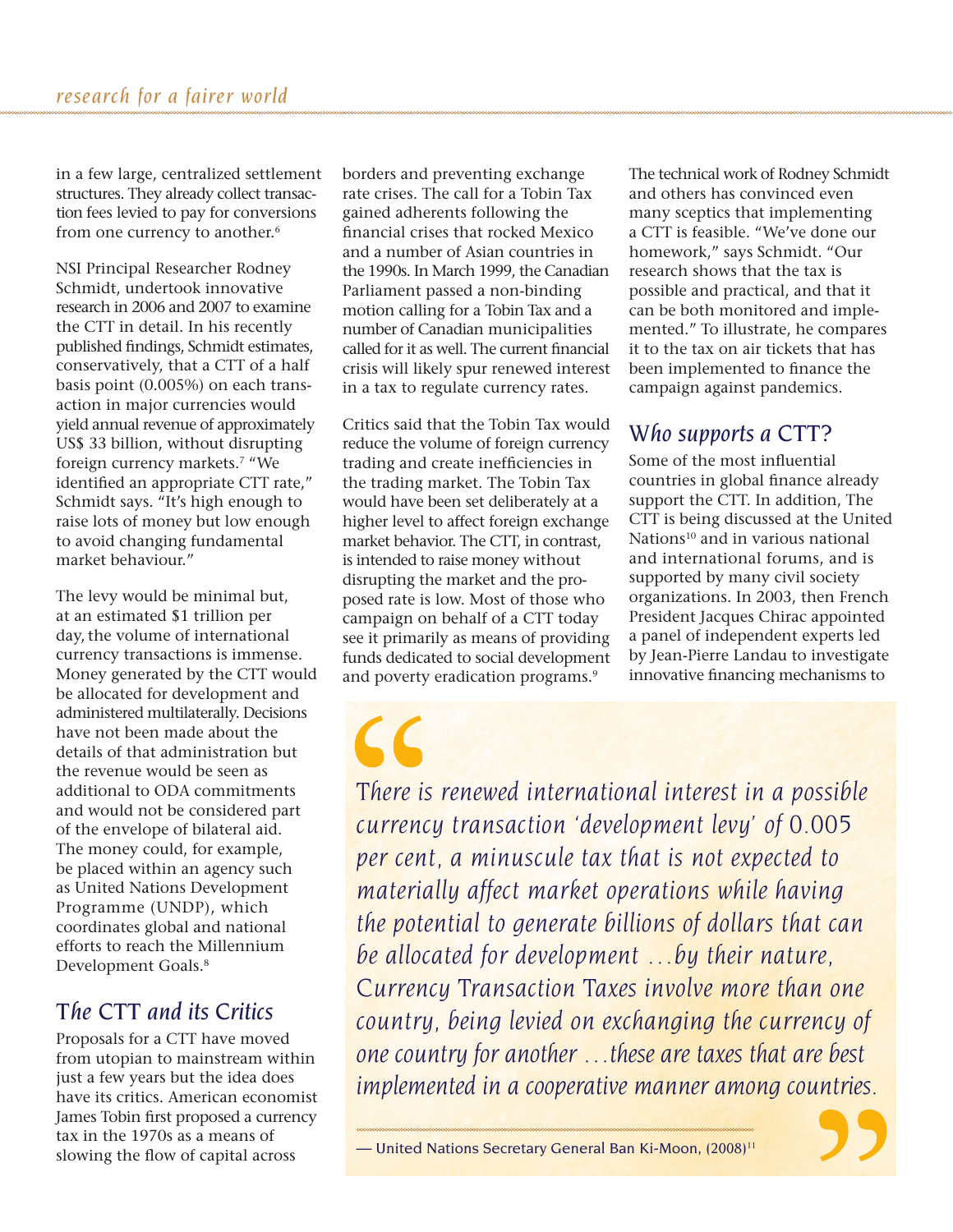$\epsilon$ *This type of tax has a broad global base, so there is the potential to use it for global needs and to support global issues, such as climate change, or international catastrophes, or key international development projects.* 

— Rodney Schmidt, Principal Researcher, The North-South Institute<sup>12</sup>

support development. The Landau Commission concluded that paying for development principally through the national budget allocations of OECD donor countries would not achieve the Millennium Development Goals. The commission proposed a variety of other options for additional and improved assistance, and called for the establishment of levies coordinated internationally but implemented at the national level.<sup>13</sup>

In 2004, more than 100 countries meeting at a UN Special Session endorsed a proposal by Brazil, Chile, France, Spain and other countries urging action on innovative CTT-type financing.

Also in 2004, Belgium became the first country to legislate a currency transaction tax within its borders. The law will come into effect only when similar action is taken by other European Union governments, or by EU regulation.<sup>14</sup>

Following an international conference in 2006, France and several other governments launched an airplane ticket tax, with proceeds to support an international drug purchase facility to assist the campaign against

pandemics.15 Speaking at that meeting, former president Chirac described the CTT as "economically rational and technically feasible."16 The levy has been applied in eight countries with no measurable impact upon air traffic and has raised hundreds of millions of dollars for international development.<sup>17</sup>

In 2007, an all-party Parliamentary group in the United Kingdom recommended either a stamp duty or a levy on transactions in sterling currency to fight world poverty. The group heard expert testimony from Nobel Prize winner Joseph Stiglitz and also considered the research conducted by Rodney Schmidt for NSI.18

In 2008, an all-party committee of the Japanese Parliament acknowledged "the growing international acceptance towards a CTT and its effectiveness."19

In 2008, the UN Secretary-General Ban Ki-Moon wrote a note regarding the CTT for use in a key meeting with the International Monetary Fund, the World Bank, the World Trade Organization and the United Nations Conference on Trade and Development. The Secretary-General's notes

echoed closely NSI's research regarding a CTT levy on foreign currency transactions.

#### *The Road Ahead for CTT*

The CTT has gained momentum, particularly since the 2001 Monterrey Conference on Financing for Development. "We have reached a key moment," says John Foster, NSI's Principal Researcher for Civil Society and Governance. "There are international meetings in the offing that will allow us to update and change the commitments made in Monterrey back in 2002."

Much of the impetus for the discussion of innovative financing mechanisms is coming from an intergovernmental organization called The Leading Group on Solidarity Levies to Fund Development. The group consists of about 50 nations that support innovative financing for development and includes France, Brazil, Norway, South Korea and Senegal. The Leading Group provides a space for new innovations to be discussed, supported and undertaken. The 2006 decision to introduce a solidarity levy on airline tickets arose in this forum. The Leading Group has also welcomed the participation of academics, the private sector and others. A group of 30 civil society representatives met in Dakar, Senegal in April 2008 to build support for innovative financing in preparation for the Leading Group's Financing for Development conference in Doha, Qatar in November-December.20 The Leading Group, meeting in Dakar, welcomed the results of the civil society event and heard from the Institute's John Foster, among others. A new coalition — "The CTT for FfD" — has been formed among NGOs, and an informal group of sympathetic governments has been organized to move the issue forward.